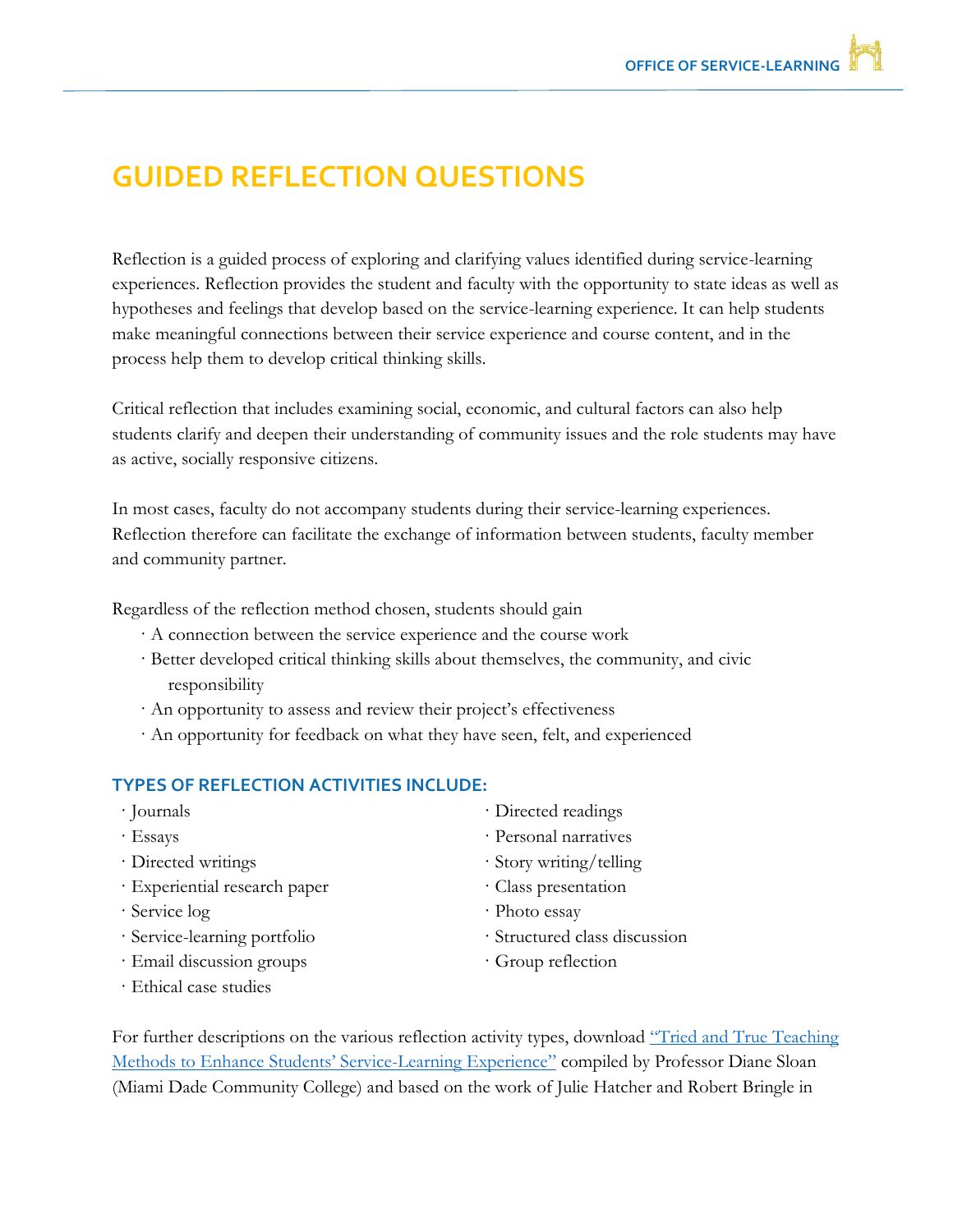"Reflection Activities for the College Classroom" (Indiana University-Purdue University Indianapolis) from the faculty resources section.

# **GUIDED REFLECTION QUESTION EXAMPLES**

Below are examples of questions that can be used to guide the reflection activities.

### **BEFORE STUDENTS BEGIN THEIR SERVICE-LEARNING ASSIGNMENT**

- 1. What do you imagine your community partner site is like?
- 2. What are some personal perceptions that you have about the agency you will be working with?
- 3. What are some of your perceptions or beliefs about the population you will be serving?
- 4. What is the identified problem/community need?
- 5. How is your community partner site addressing that need?
- 6. Why are you needed?
- 7. What fear, if any, do you have about working in the community?
- 8. What do you hope to gain from this experience?
- 9. How does your service-learning experience relate to the learning objectives of the course?
- 10. What would you like to change about your community?
- 11. Report a civic experience you have had in the past. Include comments about what type of difference you made to those you served. How did you feel about your service? What if any attitudes or beliefs changed for you as a result of your service?
- 12. What communities/identity groups are you a member of? How might this be related with your commitment to service?

#### **DURING THE SERVICE-LEARNING ASSIGNMENT**

- 1. How is your service-learning experience related to the readings, discussions, and lectures in class?
- 2. What have you done this week to make a difference?
- 3. What happened?
- 4. What did you observe?
- 5. What issue is being addressed or population is being served?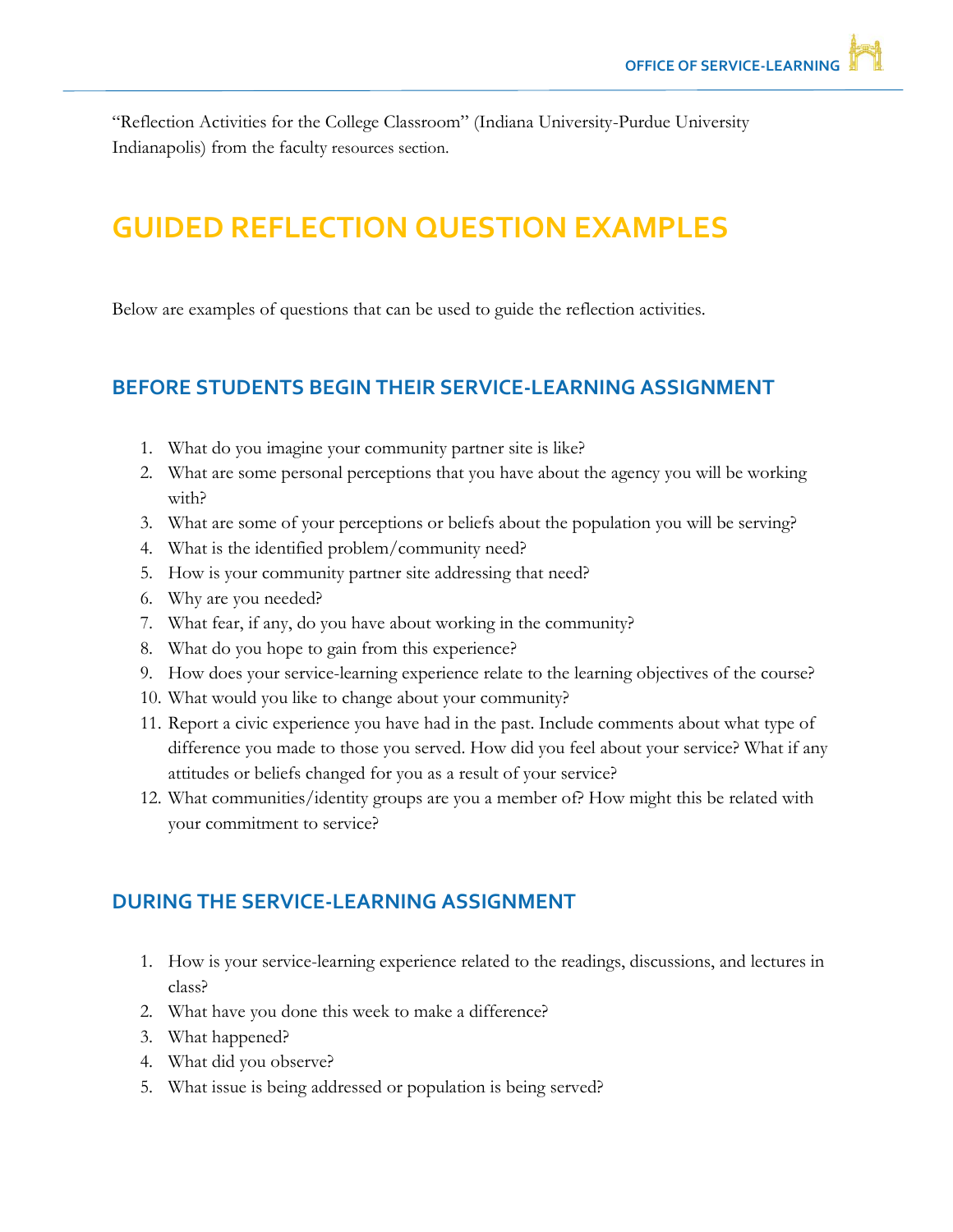- 6. How do you motivate yourself to go to your site when you don't feel like it?
- 7. Why does the organization you are working for exist?
- 8. Did you hear, smell, or feel anything that surprised you?
- 9. How is your experience different from what you expected?
- 10. Identify three areas where you feel you could use additional guidance and learning in order to be more effective.
- 11. Identify three strengths you demonstrated in your service placement.
- 12. Relate your service experience to the text/reading/chapter.
- 13. What resources are missing from the volunteer site, and how can we as students remedy this situation?
- 14. Is there any way to prevent people from needing the services of this agency? What can we do to engage in prevention?
- 15. How can we help people to better understand the nature of the circumstances facing the people at the service site, both staff and the population served?
- 16. What is the relationship of your service to the "real world?"
- 17. How have you been challenged?
- 18. During your community work experience, have you dealt with being an "outsider" at your site? How does being an "outsider" differ from being an "insider"?
- 19. What sorts of things make you feel uncomfortable when you are working in the community? Why?
- 20. What new questions do you have?
- 21. What did you do at your site since the last reflection discussion?
- 22. What did you observe?
- 23. What has worked? What hasn't?
- 24. What do you think is (will be) the most valuable service you can offer at your site?
- 25. Is there something more you could do to contribute to the solution?
- 26. How does the service-learning experience connect to your long-term goals?
- 27. What new skills have you learned since beginning your service?
- 28. What characteristics make a community successful?
- 29. Have you ever felt hopelessness, despair, discouragement or burnout related to your service? How have you dealt with this?
- 30. Identify a person, group, or community that you got to know this semester, who is significantly "other" for you. What are the needs or challenges facing them that particularly got to you?
- 31. What is one way in which you've allowed yourself to be changed as a result of knowing these folks?
- 32. What impacts the way you view the situation/experience? (What lens are you viewing from?)
- 33. What did you like/dislike about the experience?
- 34. What did you learn about the people/community?